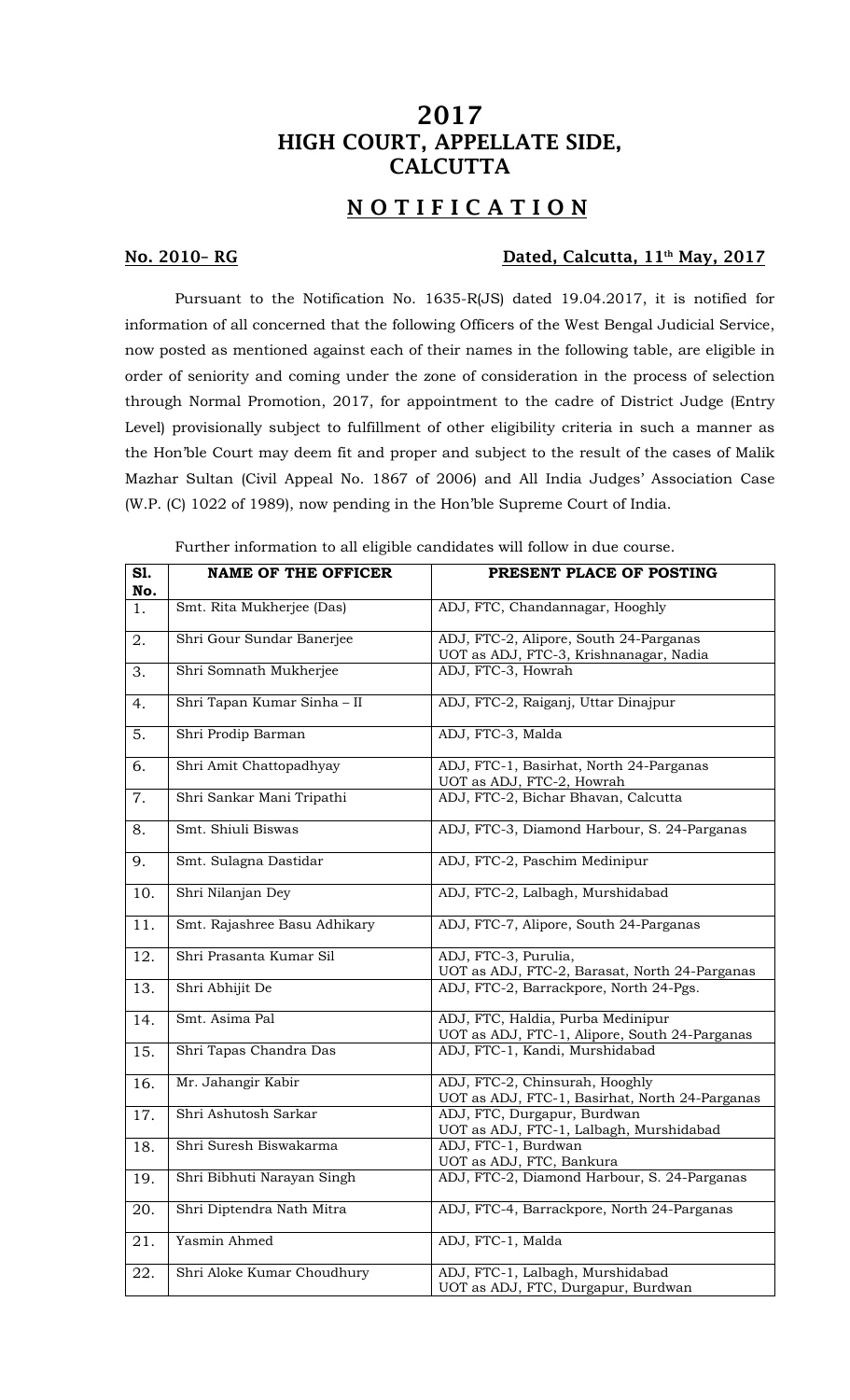| 23. | Sri Anil Kumar Prasad           | ADJ, FTC, Rampurhat, Birbhum             |
|-----|---------------------------------|------------------------------------------|
|     |                                 | UOT as ADJ, FTC, Haldia, Purba Medinipur |
| 24. | Smt. Dipali Shrivastava (Sinha) | ADJ, FTC-1, Paschim Medinipur            |
|     |                                 |                                          |
| 25. | Sri Kallol Kumar Das            | ADJ, FTC-1, Bichar Bhavan, Calcutta      |
|     |                                 | UOT as ADJ, FTC, Rampurhat, Birbhum      |
| 26. | Chowdhury Hefazat Karim         | ADJ, FTC-1, Jangipur, Murshidabad        |
|     |                                 |                                          |
| 27. | Smt. Soma Majumdar (Sadhu)      | ADJ, FTC-1, Contai, Purba Medinipur      |
|     |                                 |                                          |

Each of the above eligible Judicial Officers is directed to send 10 copies of their contested judgements, 5 Civil and 5 Criminal cases, in triplicate, delivered during 2016–17 (if not available, the judgements delivered in previous year may be sent) so as to reach the office of the undersigned by 30.05.2017 positively.

For further information, if any, the office of the First Assistant Registrar, High Court, Appellate Side, Calcutta may be contacted on all working days (within 11.00 a.m. to 4.00 p.m.), over Phone No. (033)-2254-8065/8226, 2243-6080.

#### **By Order,**

 $Sd$  /- **Registrar General-cum-Secretary, Selection Board,** High Court, Calcutta